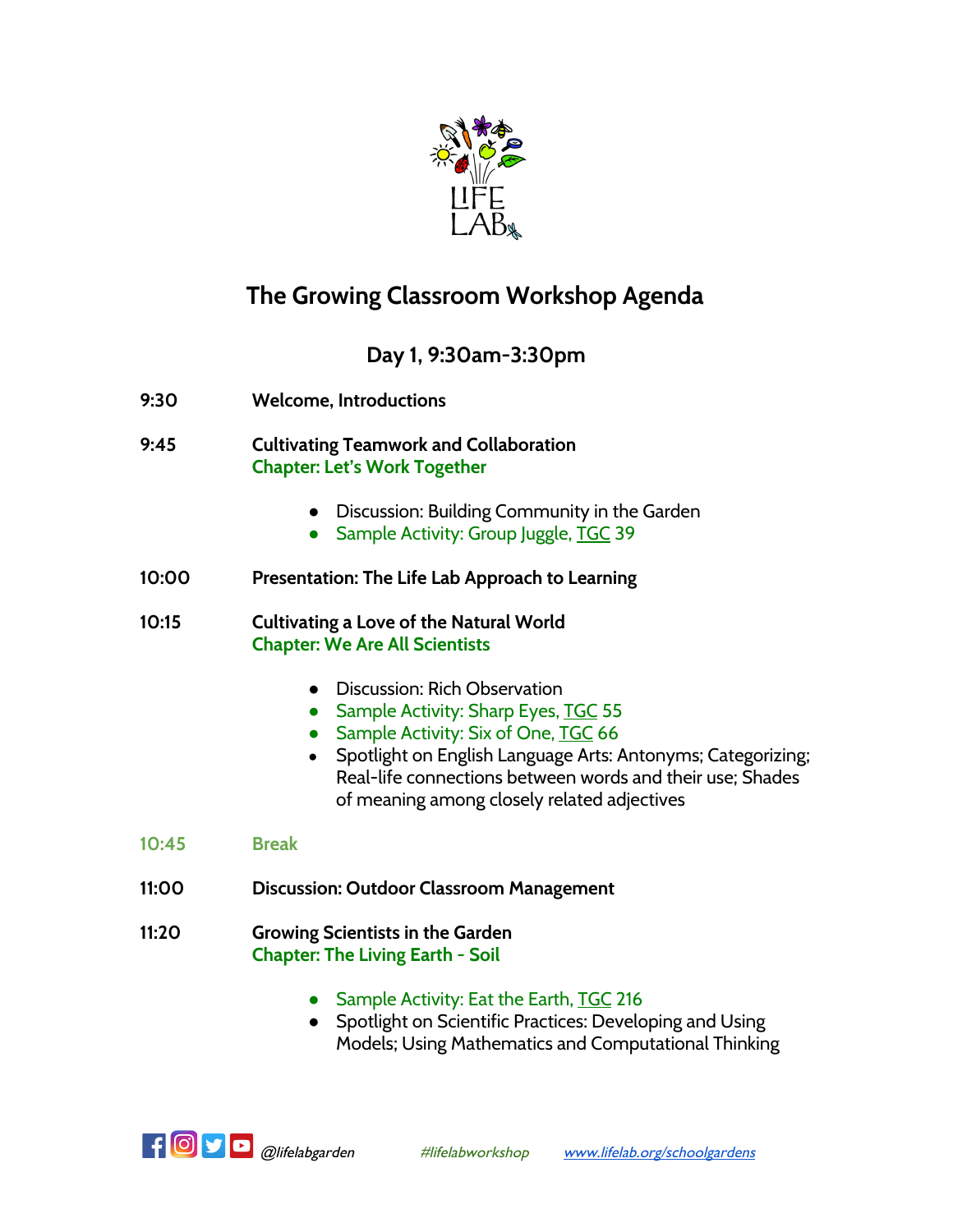- Sample Activity: Space Travelers, TGC 79
- Spotlight on Scientific Practices: Engaging in Argument from Evidence; Constructing Explanations and Designing **Solutions**
- **12:00 Lunch, Santa Cruz Visitor Information**
- **12:45 Discussion: Garden Safety with Kids**

#### **1:00 Cultivating Environmental Stewardship Chapter: The Living Earth - Soil**

- Discussion: Tool Safety, Managing Groups Effectively
- Sample Activity: Let's Make a Compost Cake, TGC 103

| 2:00 | <b>Break</b> |
|------|--------------|
|      |              |

### **2:15 Cultivating a Love of Healthy Food**

- Discussion: The Power of Garden-Enhanced Nutrition Education
- Sample Activity: Sensory Soil, TGC 81 (modified to be done with food!)
- Spotlight on English Language Arts: Real-World Connections Between Words and Their Use
- **3:00 Cultivating Scientific Thinking**
	- Sample Activity: Discovering and Illustrating Plant Structures
	- Spotlight on Science Notebooking and Scientific Illustration
- **3:25 Reflection and Wrap Up and Details for Tomorrow**
- **3:30 Closing, Optional Tour of UCSC's Center for Agroecology and Sustainable Food Systems**